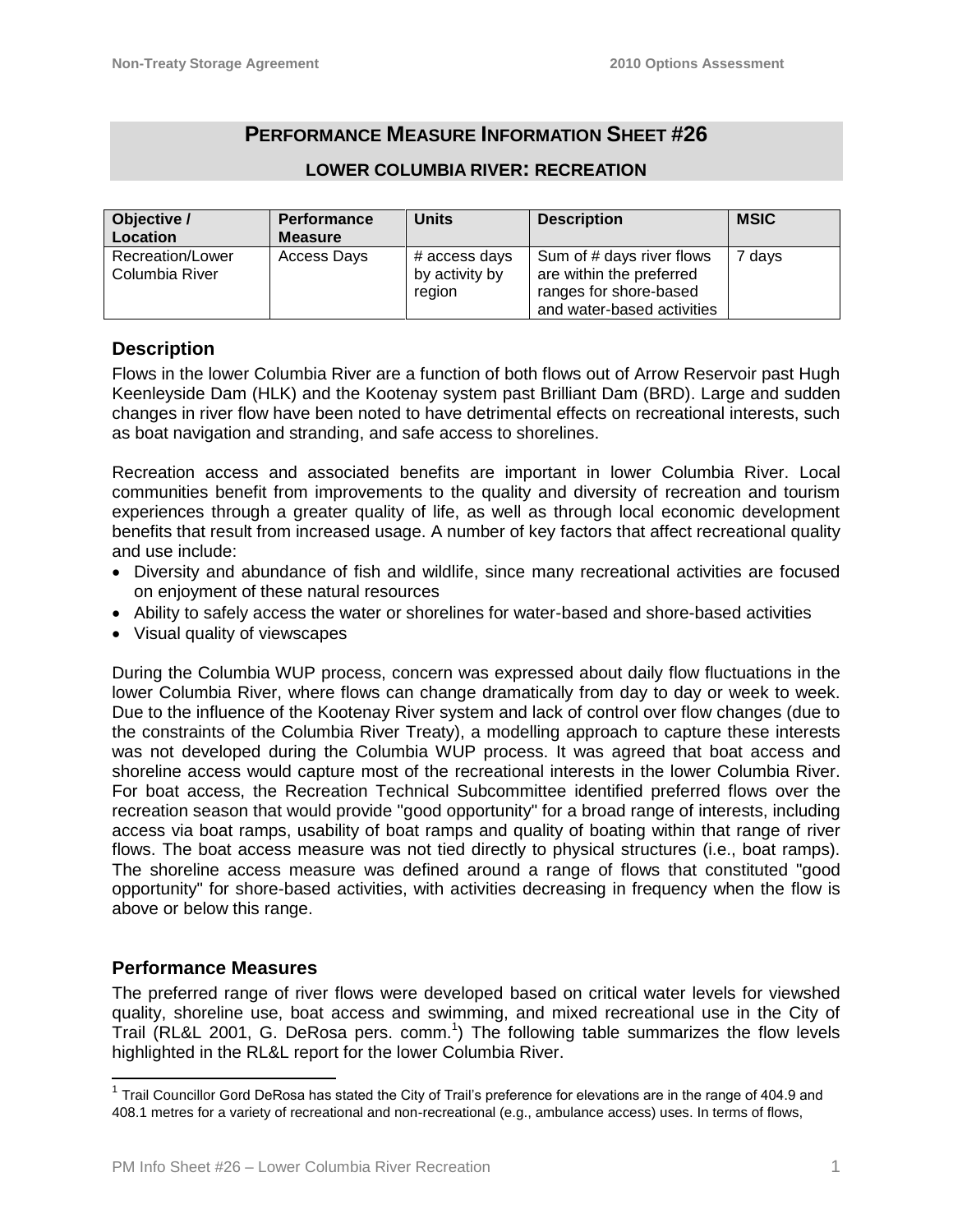| <b>Activity</b>                 | Lower (cfs) | <b>Upper (cfs)</b> |
|---------------------------------|-------------|--------------------|
| Swimming                        | 78 035      | 99 327             |
| Sightseeing                     | 14 195      | 102 823            |
| Shore-based angling             | 60 309      | 99 327             |
| Motor boating                   | 70 902      | 156 035            |
| Non-motorized boating           | 70 902      | 102 823            |
| Boat-based angling <sup>2</sup> | 40 000      | 60 000             |

#### **Preferred Flow Ranges for Lower Columbia River**

Based on these preferred flow ranges, a PM was developed for "boat access" to cover use of all boats on the river (motorized and non-motorized), including boat-based angling which occurs primarily during the June-August period. The PM definition for "shore-based access" overlaps with shore-based angling, and suggests that flows below the lower cut-off for swimming (78305 cfs) are adequate.

The primary seasons of water- and shore-based activities were modified from that used during the WUP based on feedback from local user groups. The seasons are defined as follows:

#### **NTS PM Definitions**

| Area                       | <b>Measure</b>                  | <b>Dates</b>    | <b>Critical Flow Zone</b>                                  |
|----------------------------|---------------------------------|-----------------|------------------------------------------------------------|
| Lower<br>Columbia<br>River | Boat Access Days                | 1 May to 15 Sep | $\#$ days HLK + BRD flow between 40 000 and<br>102 823 cfs |
|                            | <b>Shoreline Access</b><br>Davs | 1 May to 30 Oct | $\#$ days HLK + BRD flow between 60 309 and<br>99 327 cfs  |

## **Calculations**

 $\overline{a}$ 

For each scenario:

- 1. Assemble the simulated results for total Arrow discharges (HLK) and average daily Brilliant (BRD) flows over 60 years (1940-2000; Figure 1).
- 2. Interpolate month-end HYSIM data to daily flows.
- 3. Count the number of days over the defined recreation season for each year that the total river flows from HLK and BRD fall within the preferred ranges for boat access and shoreline access.
- 4. Summarize all statistics (Figures 2 and 3).

## **Key Assumptions and Uncertainties**

- Each scenario is simulated using the same set of system constraints, input assumptions (e.g., load forecasts) and historic basin inflows (1940 – 2000).
- Assumes that there is minimal recreational use outside the defined recreation season.

these correspond to 1841cms (65 000cfs) to 3540cms (125 000cfs), according to information in the Indian Eddy Marina Development Project Review (BC Hydro).

 $2$  Preferred flow ranges for boat-based angling (i.e., pool formation) have been added for the NTS analysis based on input from members of the West Kootenay Fly Fishers Association.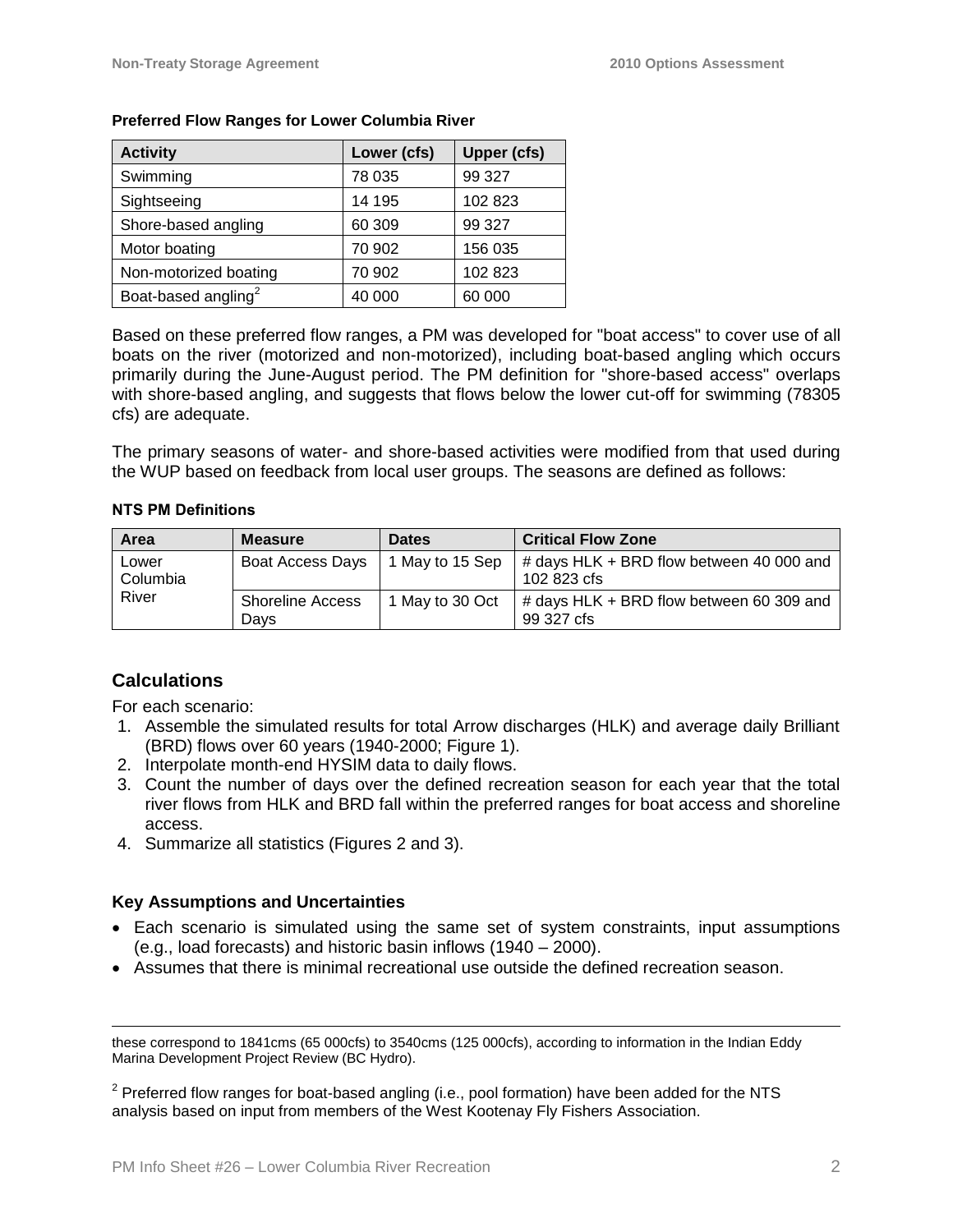Assumes that the preferred season and elevations are accurate and are capturing the essence of access issues for boating and shoreline use.



**Figure 1. GOM Simulated Lower Columbia River Flows. Median over 10 years showing the preferred ranges for recreation**

## **Results**

When considering the mean and median statistics, none of the scenarios perform significantly better for boat access to the lower Columbia River. However, when considering the  $90<sup>th</sup>$ percentile, Scenario A (4.5 MAF) performs significantly better than the other scenarios, particularly scenario D (no NTS), in providing benefits to boat-based recreation on the river.

For shoreline access, all statistics point toward similar performance across all four scenarios, with the exception of the median result which shows better performance for Scenario D relative to Scenario B.